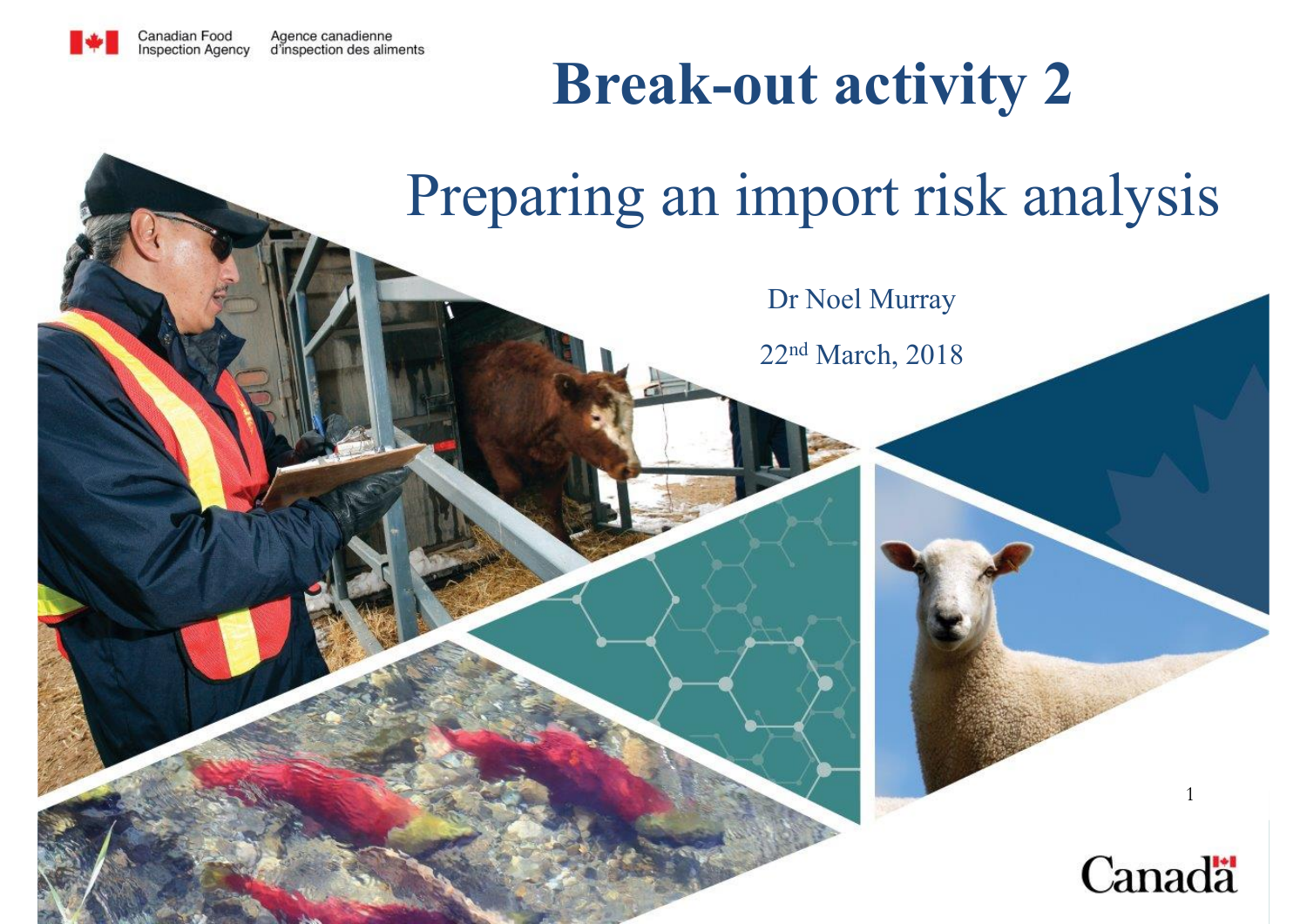# **Objectives**

- to re-inforce the concepts discussed by working through the steps involved in an import risk analysis
	- break-out into groups
	- –- each group to appoint a scribe and spokesperson and report back on progress
	- group discussion

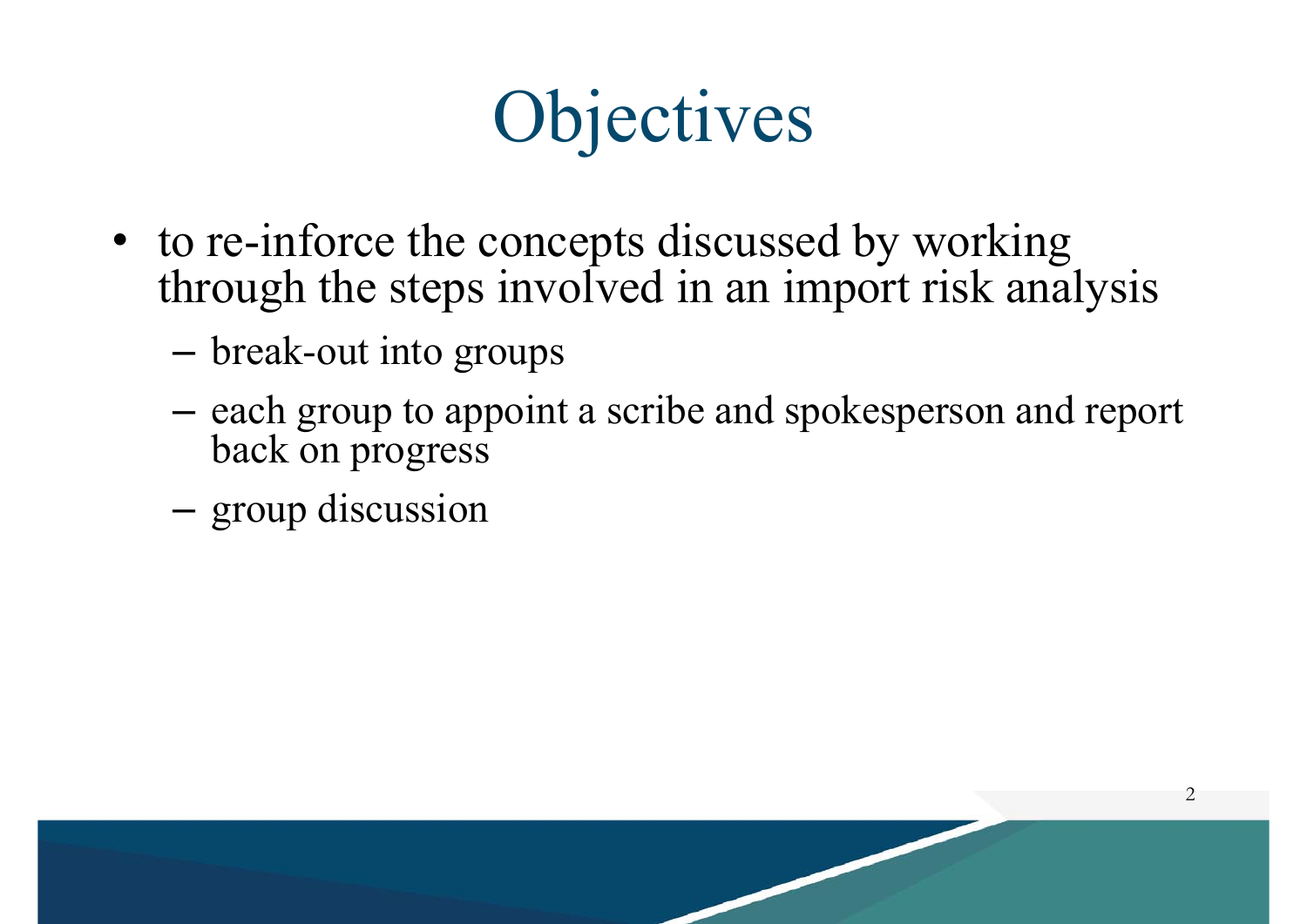#### A flow chart for a risk analysis

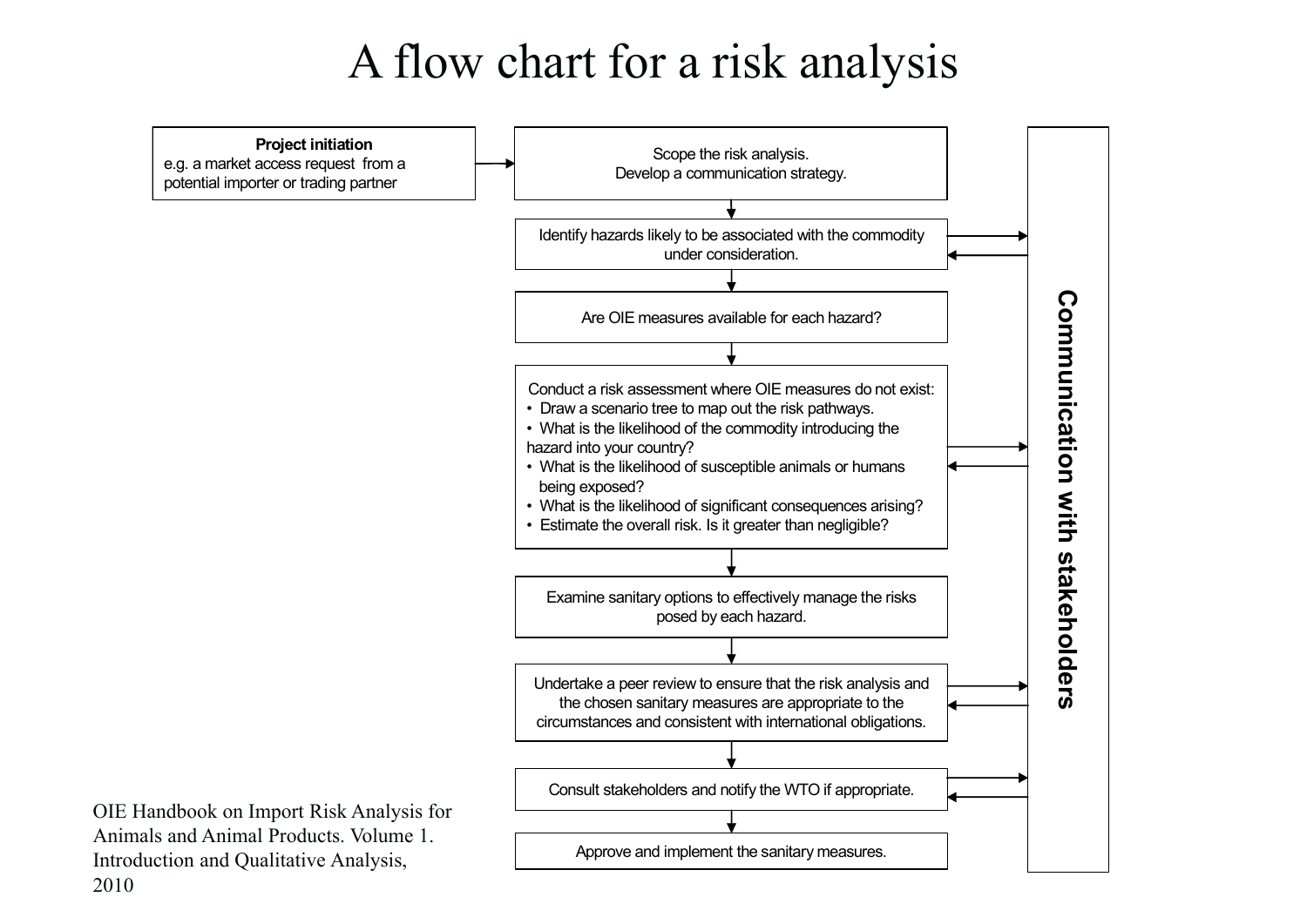# Exercise

- You have received a request to import ...
- •What questions do you need to ask when scoping the risk analysis?
	- –Define the purpose of the risk analysis?
- Draw up a list of potential hazards
	- Outline how you will develop a list
	- Where can you obtain information
	- What criteria do you need to consider?
- • Choose 3 hazards and discuss the rationale for including them on the list.

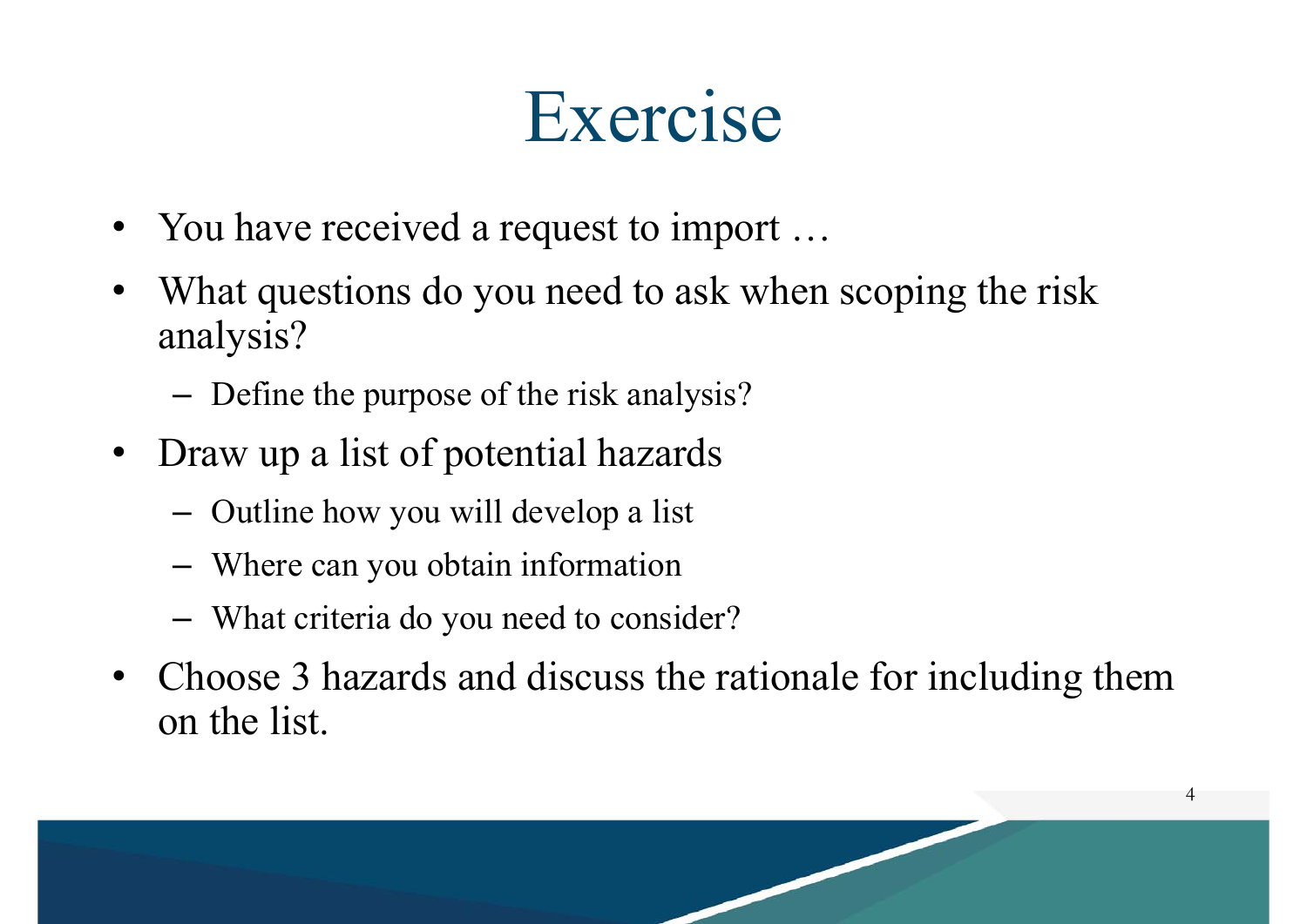### Exercise continued …

- •• Select one of your potential hazards
	- – Map out a risk pathway tree for the entry and exposure assessments.

- – What factors do you need to consider?
	- •Entry assessment
	- •Exposure assessment
	- •Give some examples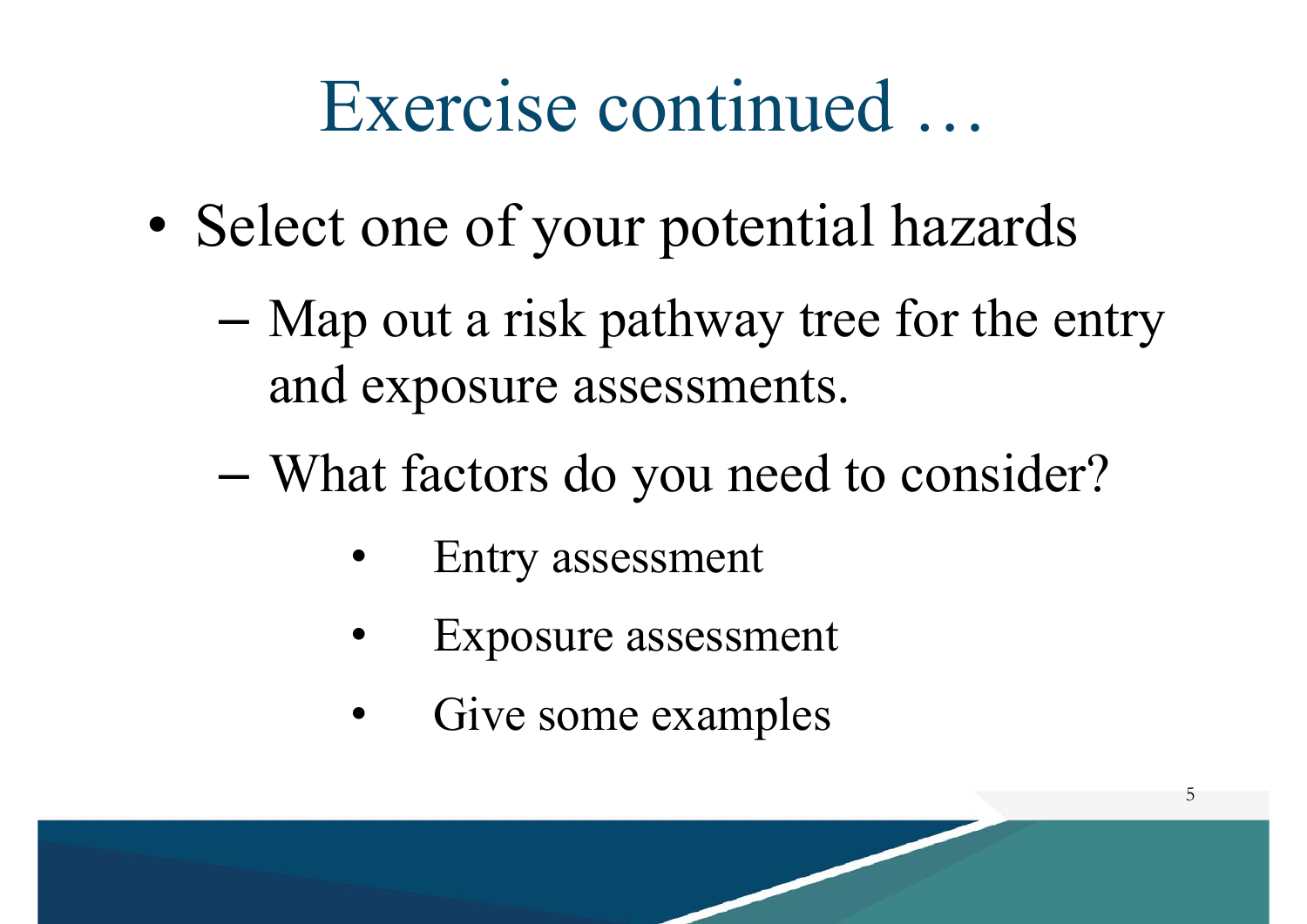# Exercise continued …

- • What are some of the potential consequences associated with your chosen hazard?
	- –What factors do you need to consider?
	- –Give some examples.
- •Identify a couple of potential "outbreak" scenarios.
	- – Estimate the likely magnitude of the consequences for each one at various levels, for example
		- •Farm
		- •**District**
		- •Region
		- •National

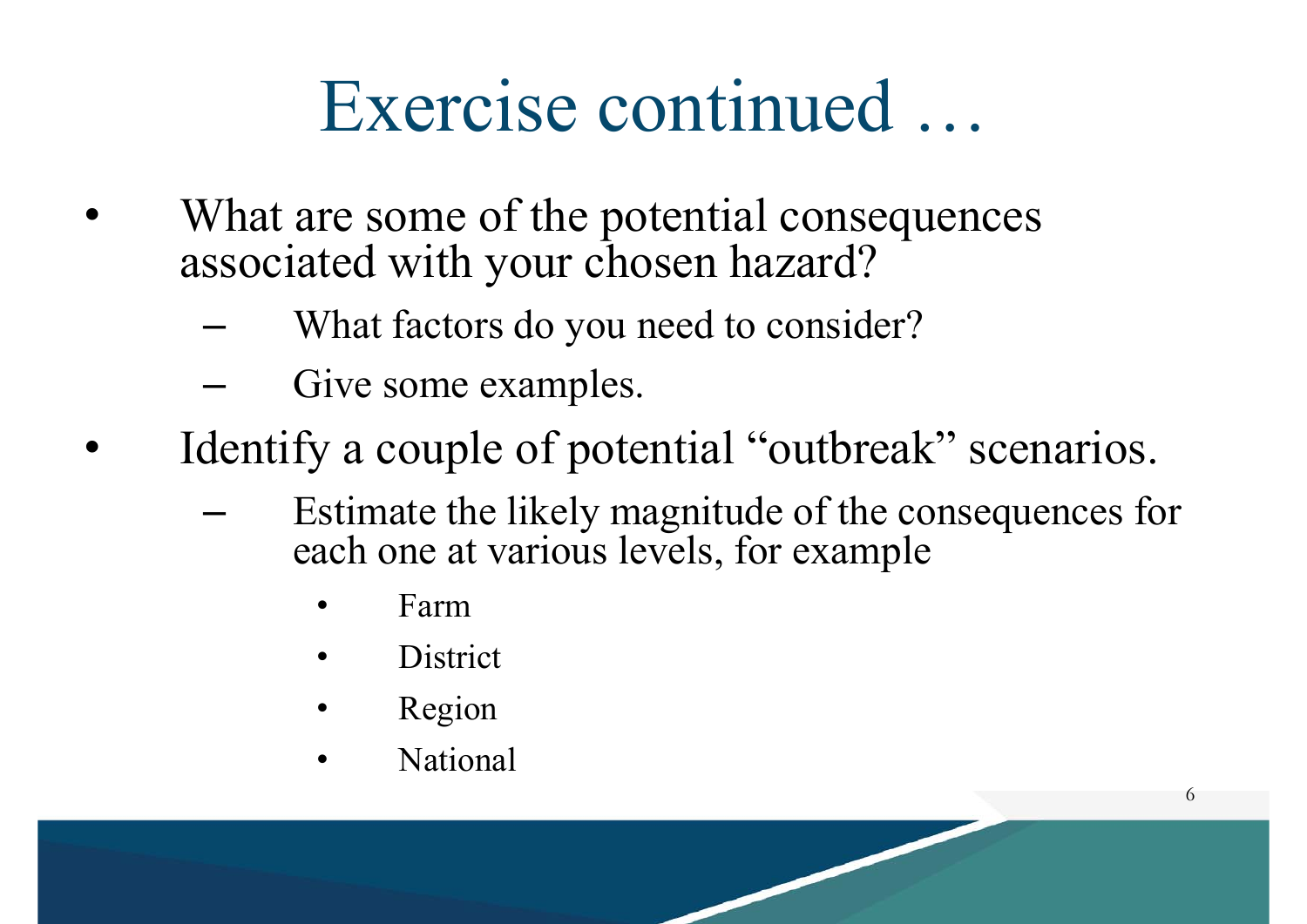# Exercise

- Evaluate
	- –the likelihood of the entry, exposure, establishment or spread of the hazard
	- –an estimate of the likely magnitude and likelihood of biological, environmental and economic consequences for your chosen hazard
- Can sanitary measures be justified?
- What options are available to manage the risk?
	- How are these related to the risk assessment?
	- What factors do you need to consider when developing sanitary measures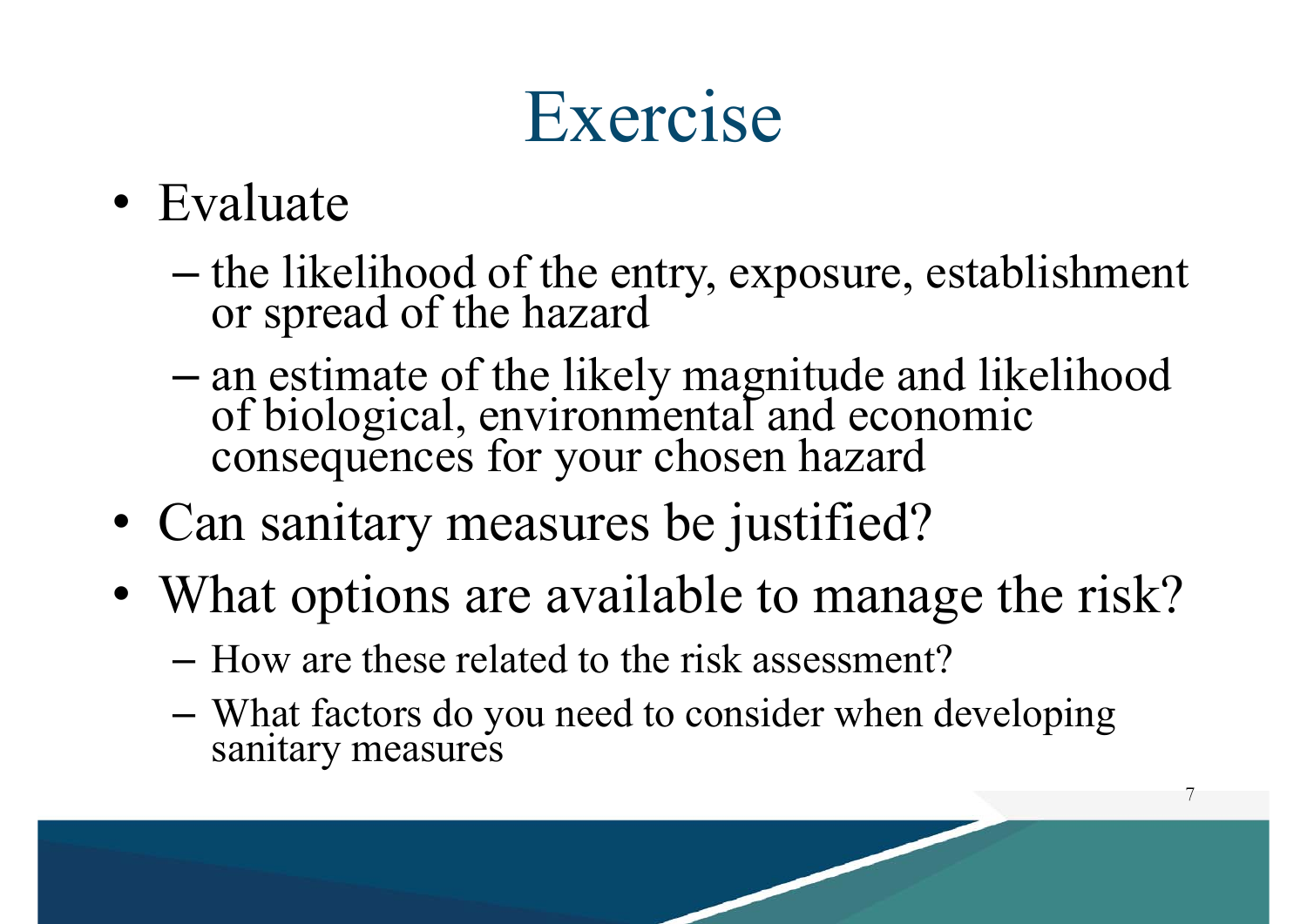To help with identifying risk pathways leading to…

- – a commodity harbouring the hazard when imported
- –susceptible animals and/or humans being exposed

- –potential "outbreak" scenarios
- it can be helpful to draw a scenario tree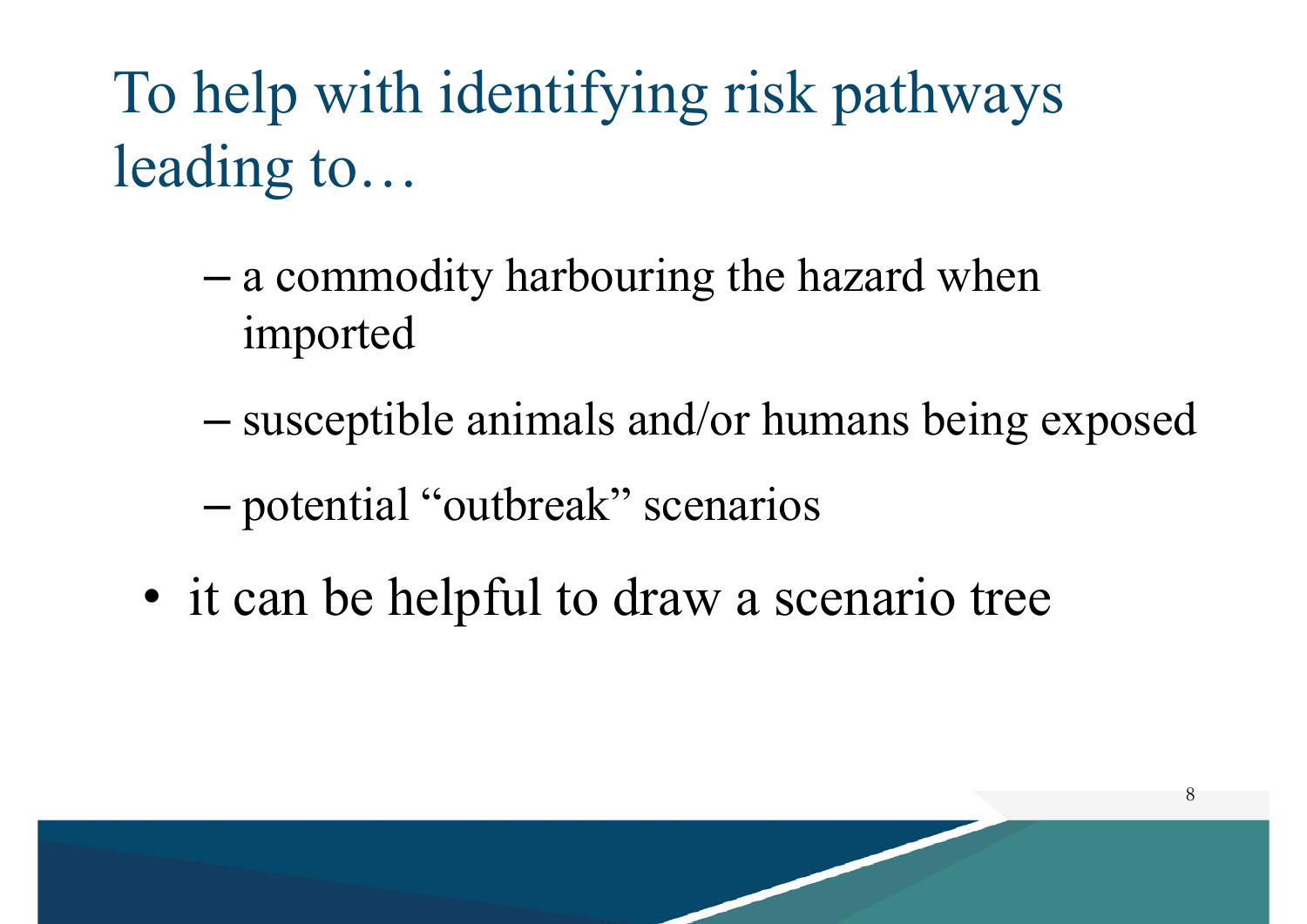#### A scenario tree provides a useful conceptual framework to …

- $\bullet$  identify and convey the range and types of pathways considered in a simple, transparent and meaningful fashion
- $\bullet$ identify information requirements
- •clarify ideas and understanding of the problem
- •ensure a logical chain of events in space and time
- •assist with identifying sanitary measures
- • underpin the framework for a quantitative model and ensure the correct probability estimate is calculated
- •assist with communicating the structure and results of a risk analysis

A scenario tree is also known as a probability or event tree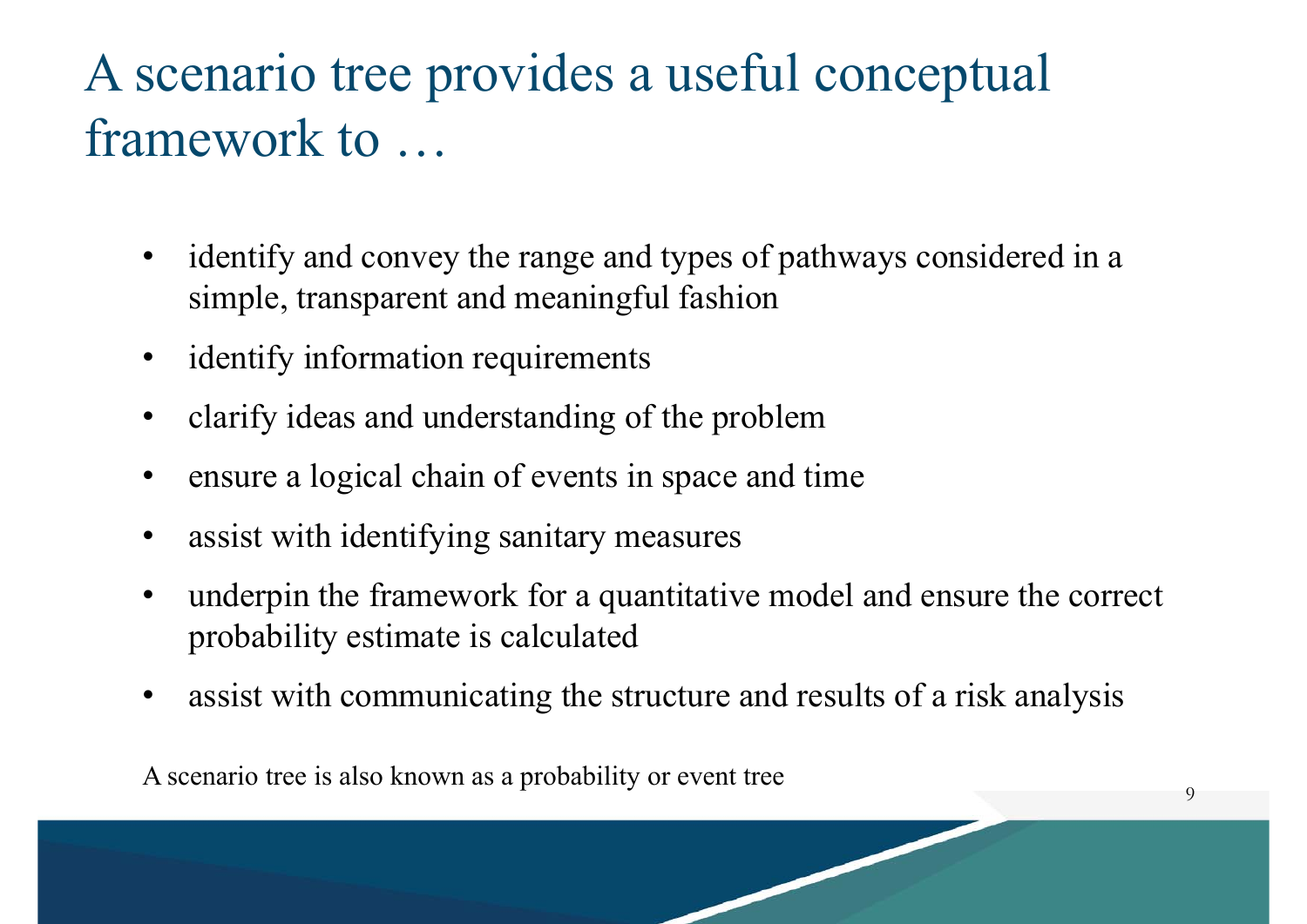#### A scenario tree starts with an initiating event …

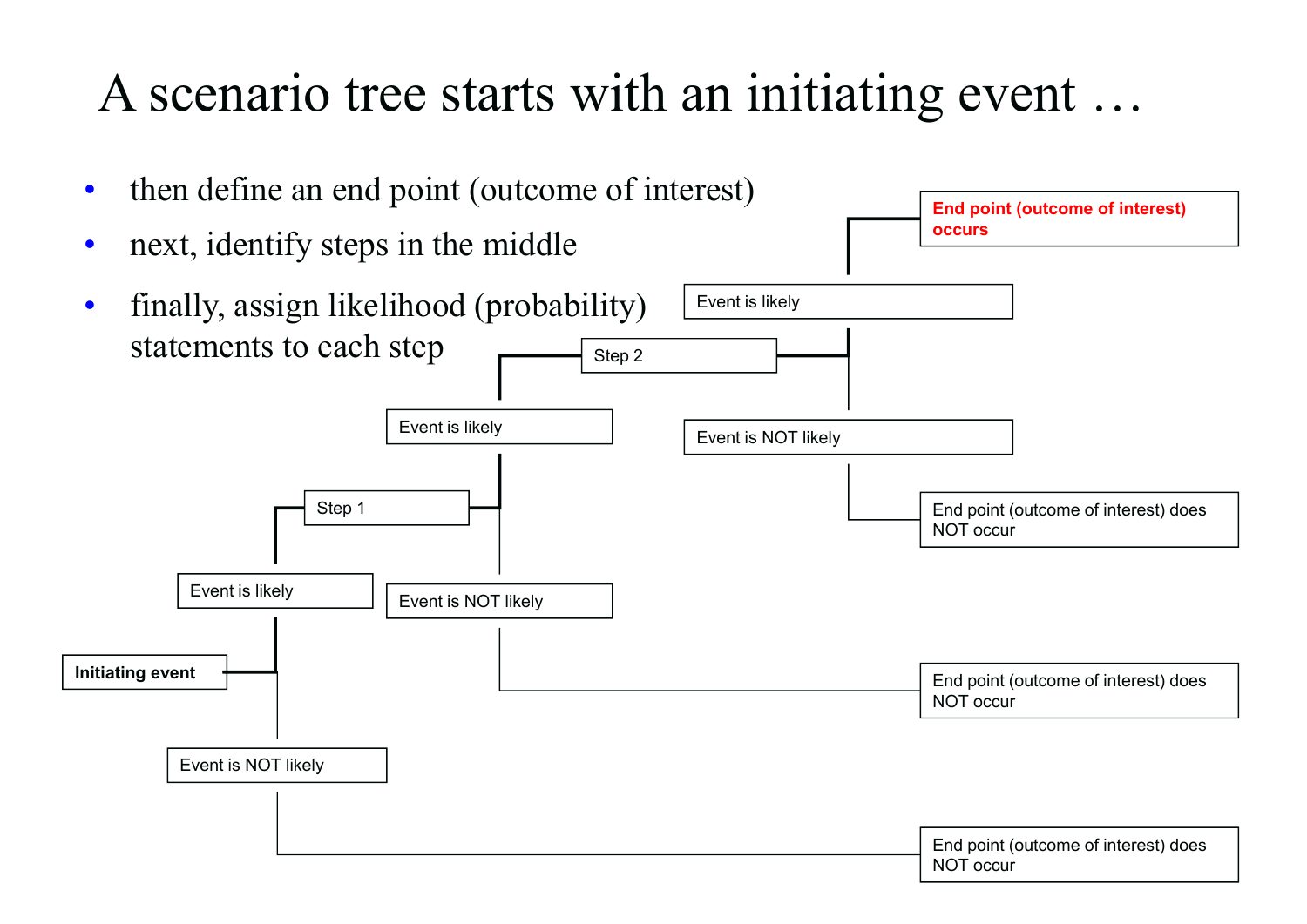#### Entry assessment

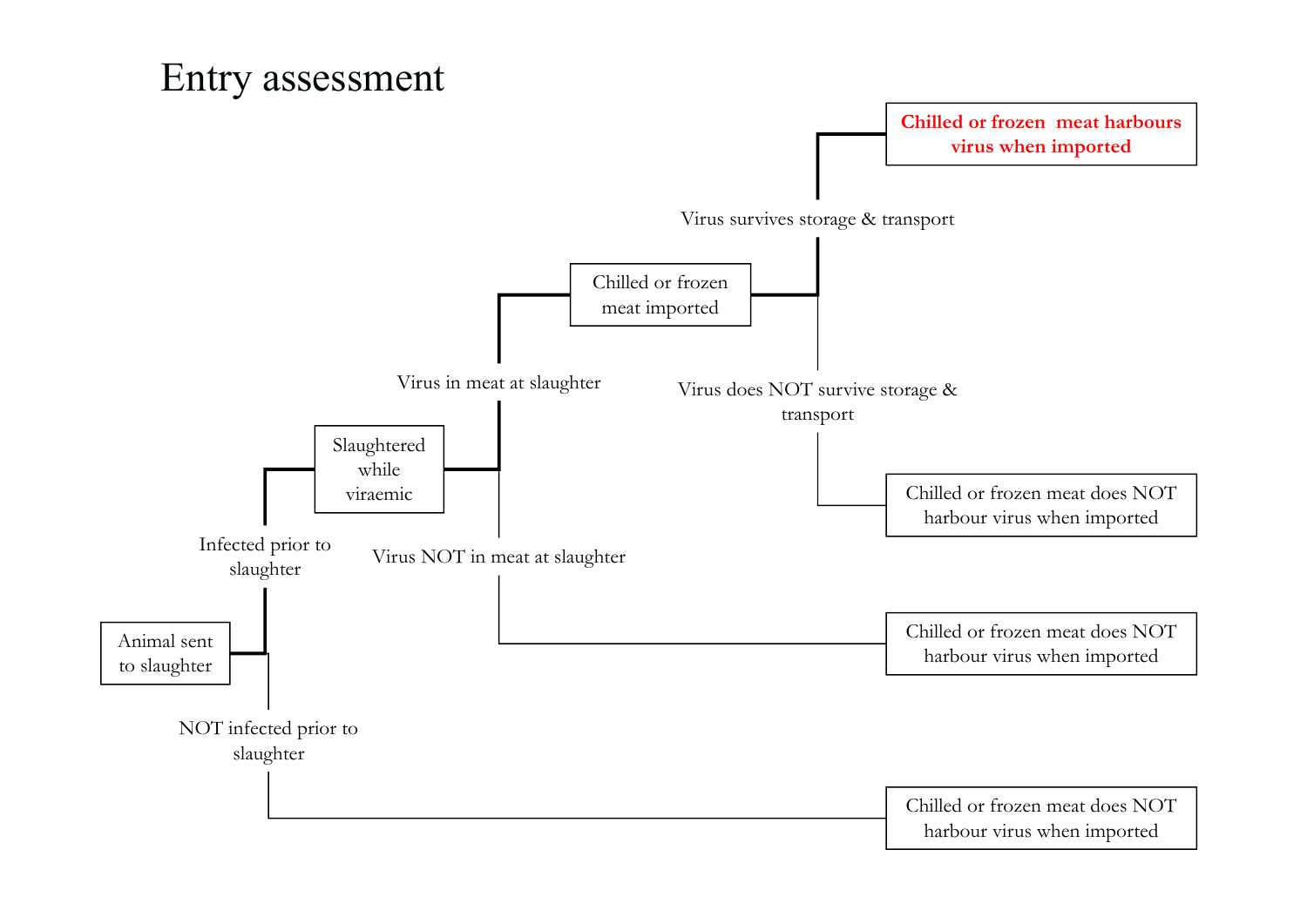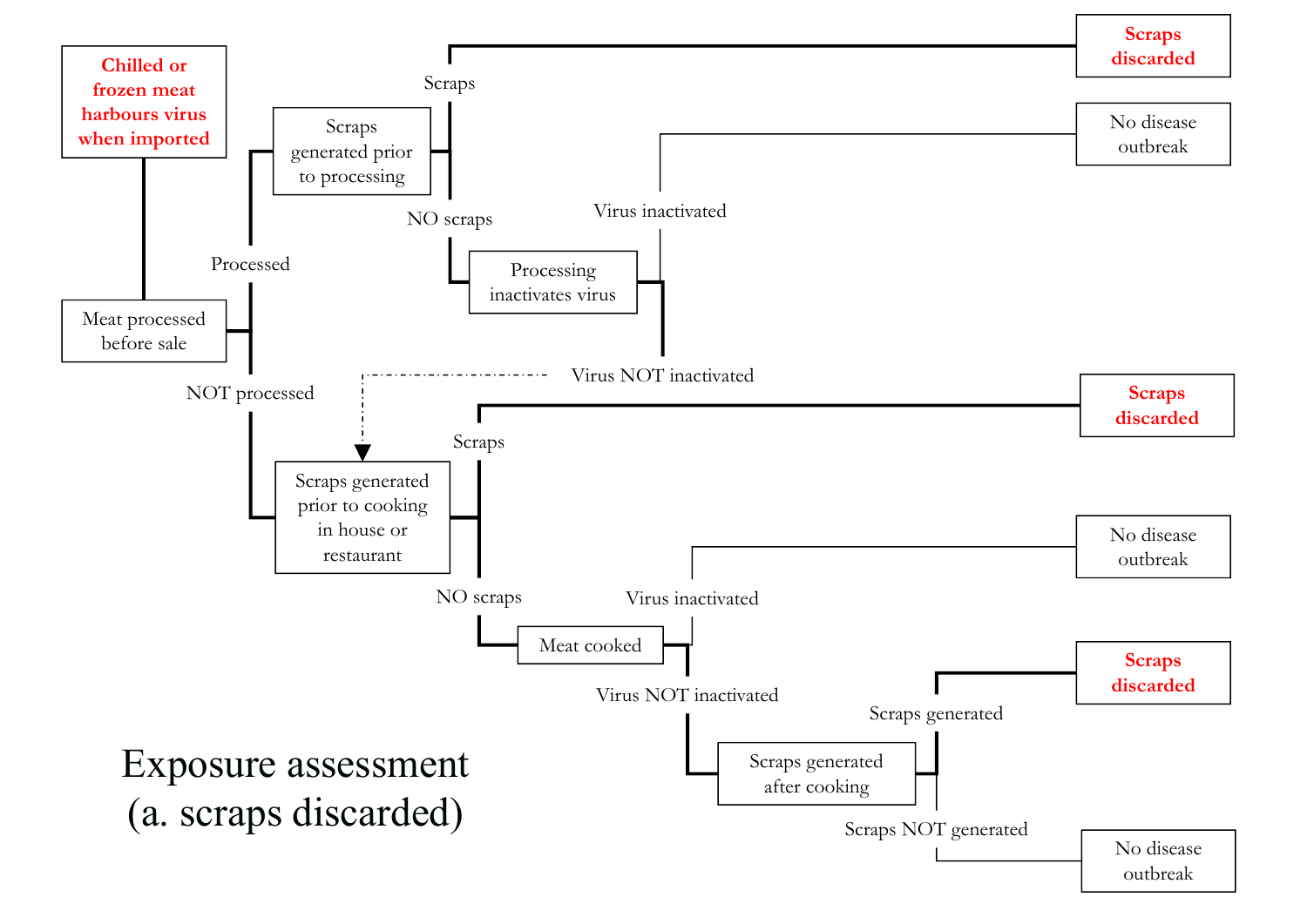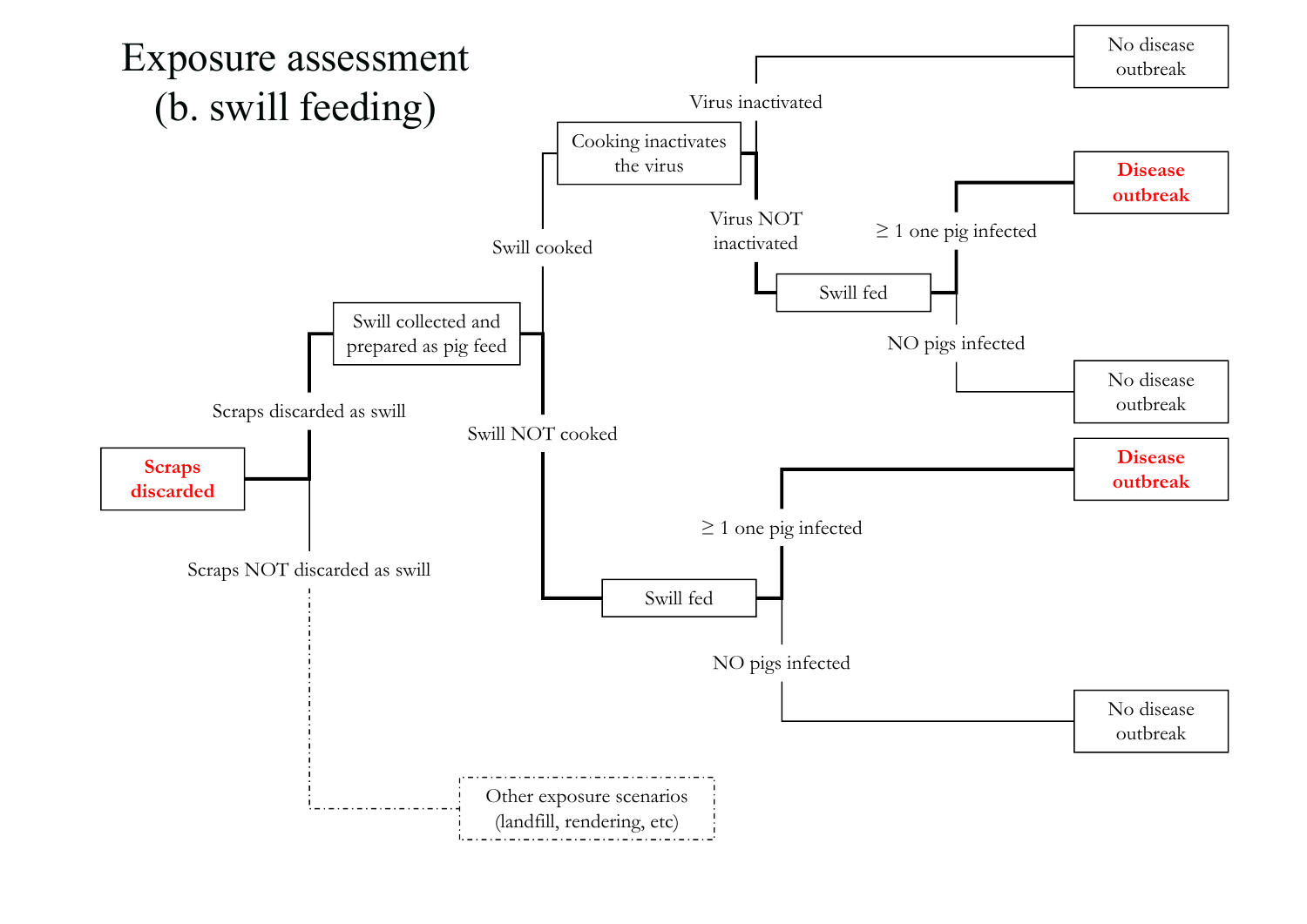#### A scenario tree for dairy products outlining some pathways leading to contamination of an imported commodity (entry assessment)